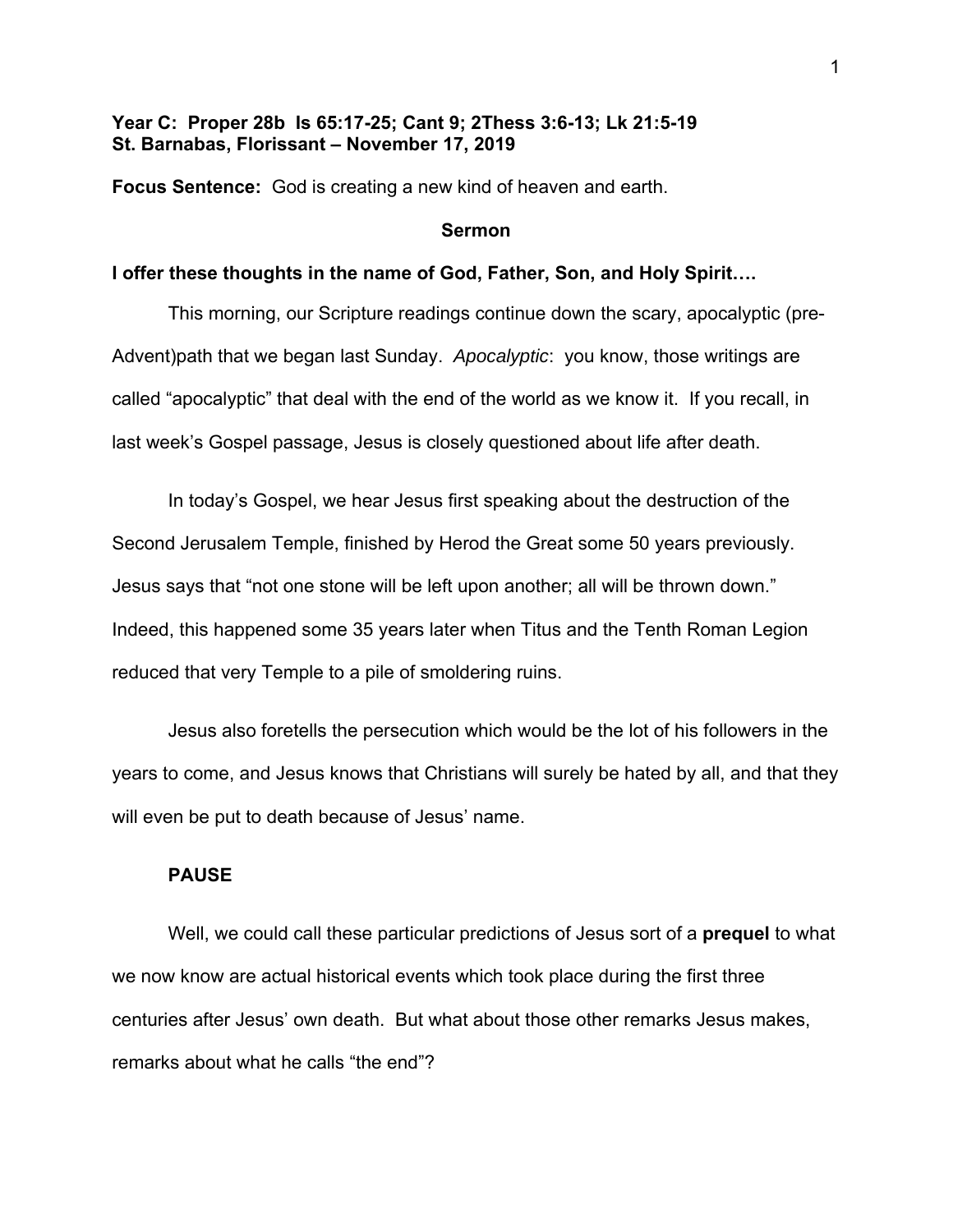Jesus speaks of wars and insurrections, of nation rising against nation, and kingdom against kingdom, of great earthquakes and famines and plagues, portents and great signs from heaven.

Jesus seems to be saying that these terrible things will all occur before "the end" comes to this world. And, like those questioning disciples of Jesus, we too want to know, "…when will this be, and what will be the sign that this is about to take place?" And so, we listen and take particular note of the wars and insurrections which are going on in various places throughout the world. We note the great earthquakes (and typhoons and hurricanes) occurring in recent times. We note the famines in Africa and other places, and even the media talk about our danger here on earth from asteroids and meteors --- certainly what we could call "great signs from heaven." And so, we do wonder, "Are these the signs that the end **is** about to take place?"

I think that it's only natural to speculate about these things, and people have certainly been doing it for a long time. You might remember all the uproar in the media about the Mayan calendar, and the end of the world it supposedly predicted for December 21, 2012. Lots of people over the centuries have claimed to have the answer to the question about when the world will actually end as we know it, but remember what Jesus says in warning to his disciples (and us), "…many will come in my name and say, …'The time is near!' Do not go after them." It really isn't for us to know when this world will end. In fact, in another place in scripture, Jesus states that even he doesn't have the answer to this question; only the Father knows. (Mt. 34:26)

2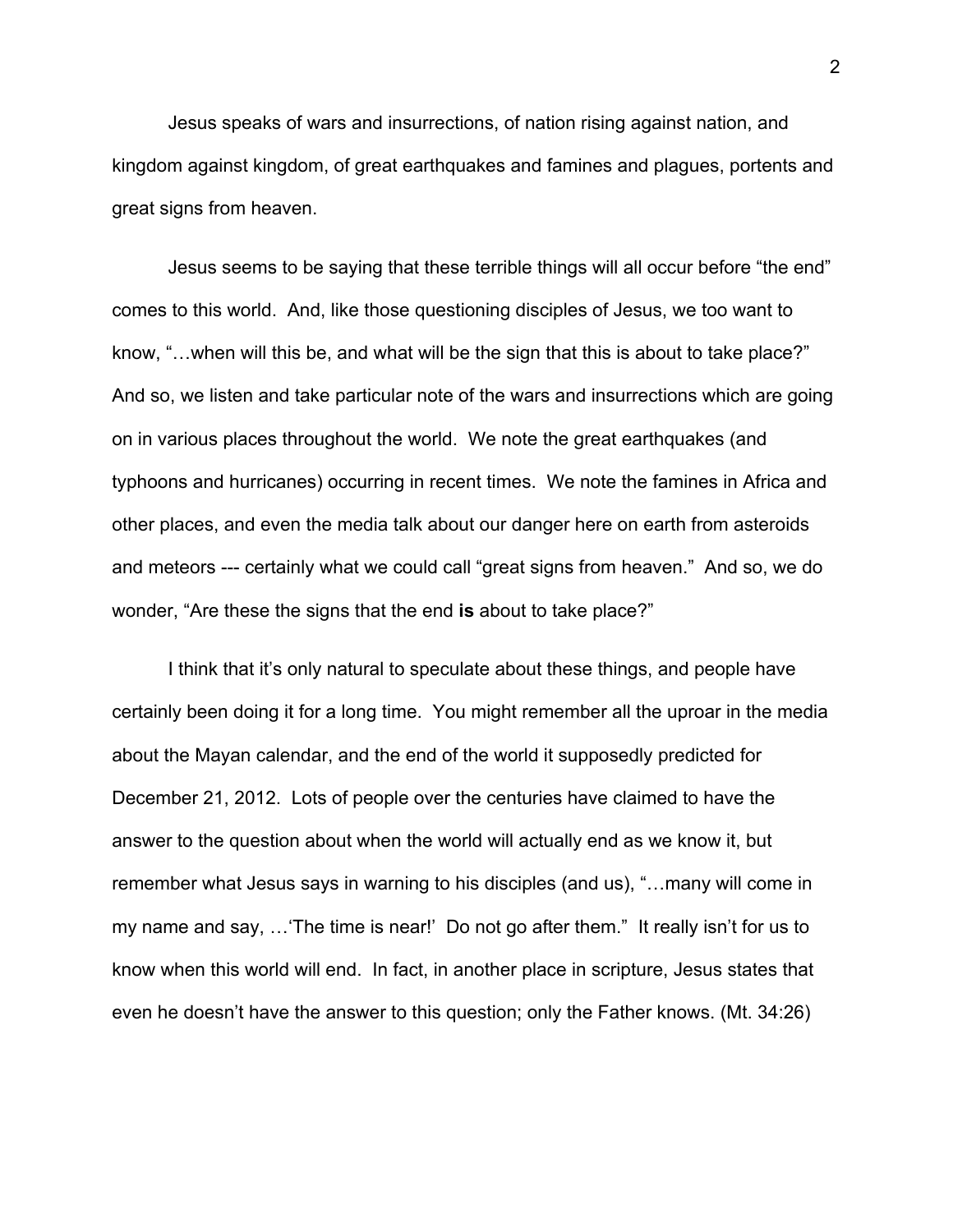When you think about it, it really doesn't matter when the world will end. In the first place, we have almost no control over it, at least if it's caused by an asteroid or meteor. Of course, some might argue that we humans *are* causing a *gradual* end to this world through global warming, and we could actually do something about that. But some final, cataclysmic end; we've no control over that at all.

In the second place, we need to trust in our loving God, and live our lives in such a way that we're always ready to go and meet our God. Trust in God will give us a calm peace, no matter what is going on in this world. And that peace will result in a certain flexibility in our lives. As a friend of mine likes to say, "If this particular thing happens, or if it doesn't, either way, it's OK. I'll deal with things as they come along, with God's help." That's a wonderful attitude!

### **PAUSE**

But what about the aftermath of the world's end? What will that be like? Is it even appropriate to wonder about that?

Well, there are some wonderful words recorded in the Book of the Prophet Isaiah, which we heard read this morning. Isaiah quotes God saying, "I am about to create new heavens and a new earth; the former things shall not be remembered or come to mind."

Two things strike me about those lines. First, the pains and tribulations we may experience in this earthly life won't be remembered in that heavenly life. Second, notice especially that God speaks of creating new heavens and a *new earth*. In other words, the life God promises to us after this world ends won't be like the cartoons of robed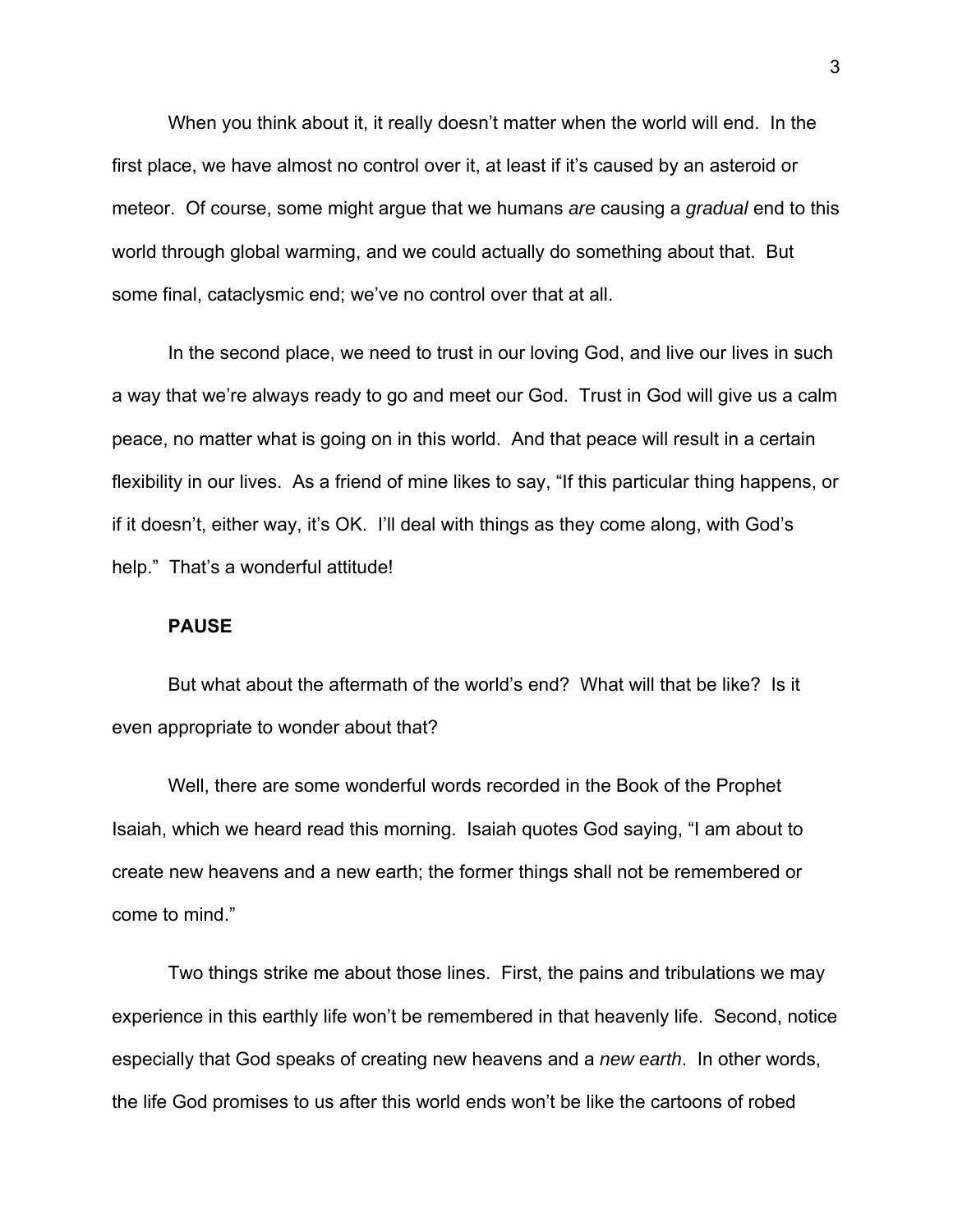figures sitting on clouds playing harps all day; how boring that would be --- at least to me! No, our existence then will be "new heavens and a new earth," a much better version of what we know now. In fact, Isaiah goes on to describe that new existence this way:

"…no more shall the sound of weeping be heard…, or the cry of distress. No more shall there be in it an infant that lives but a few days, or an old person who does not live out a lifetime; ….They shall not labor in vain, or bear children for calamity; for they shall be offspring blessed by the Lord --- and their descendants as well. …" To me, that sounds an awfully lot like life today, only one with the bad stuff taken out. And especially for those of us who have seen children's lives end all too prematurely, those words are much comfort which say that we will no longer "bear children for calamity."

 Isaiah's words then close with the beautiful lines, "The wolf and the lamb shall feed together, the lion shall eat straw like the ox; …They shall not hurt or destroy on all my holy mountain, says the Lord." In other words, the present relationships of predator and prey will be gone. No more killing; no more dog eat dog (or wolf eat lamb); no more of the strong oppressing the weak.

I like that picture of the world to come: familiar in all the good ways, but with all the suffering and pain and terror removed.

### **PAUSE**